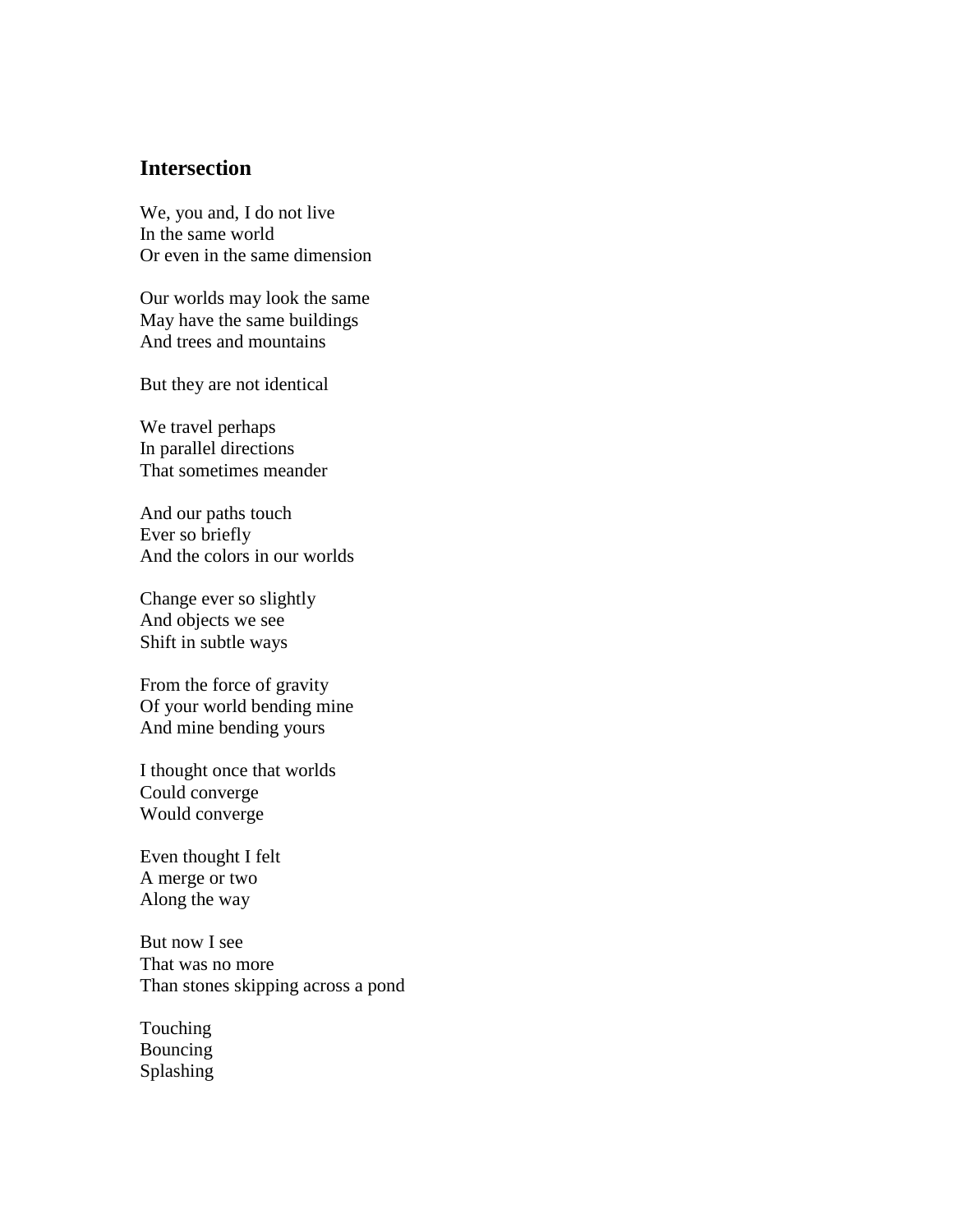Each causing ripples That lose their intensity As they spread out to the edges

fade

Of our worlds Until they disappear

And

away

## **The Secret**

The legends of Spartan warriors And stoicism formed the structures That surround the secret buried deep within.

Responsibilities accepted, dealt with Not always fully successfully But always as best could be.

Blows absorbed, shelter provided.

Three times access to the secret Was offered but three times in turn Was not understood,

And so was overlooked.

Only once did some one reach in And touch it ever, ever so slightly, Raise the fires, then turned away.

And so the walls stand firm, Only glanced at, never really seen. Aging, weathering, soon to collapse.

And the secret will pass untold.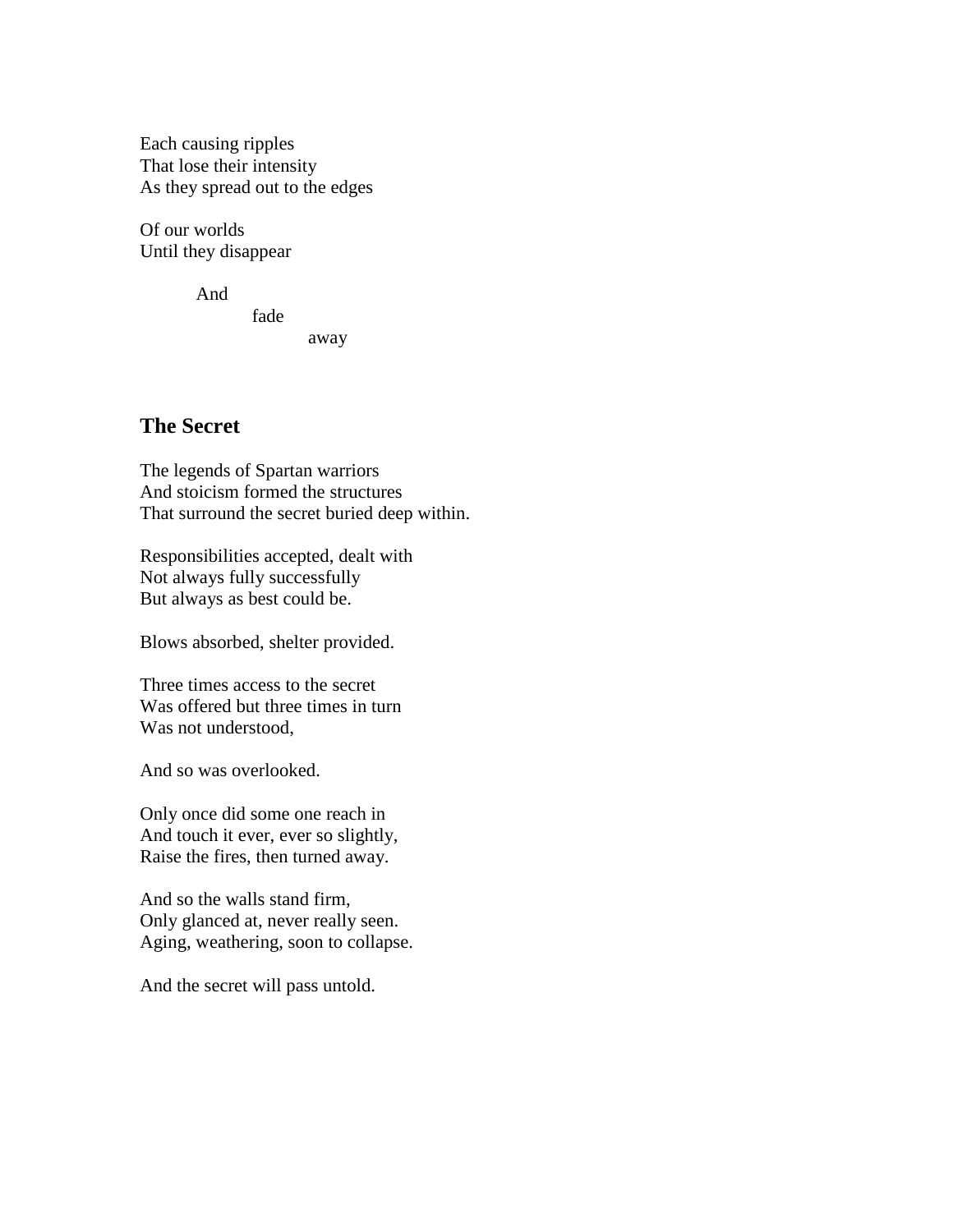## **The Hunt**

A dark, cloudy, moonless night. Heavy quiet air. Sparse streetlights along urban canyons. A solitary walker dressed in dark clothes. A leisurely unhurried pace.

Only echoes of footsteps bounce off Dark building walls. Streets empty. Sidewalks bare. Shops shuttered.

A sense of evil nears. A cloud of uncertainty appears. A tap on a shoulder. A sudden gasp. A furtive glance.

No one there.

A quickened step. A destination sought. An urgency to faster gait. Lighted street corner to the right. Turn and glance back.

Still no one there.

But evil comes Like a dark and thickening mist. Tangible. Enveloping. Grasping.

First a trickle. Then a stream. A river rushing between its banks of tall buildings. A wave cresting in its rush to overtake. A silent roar.